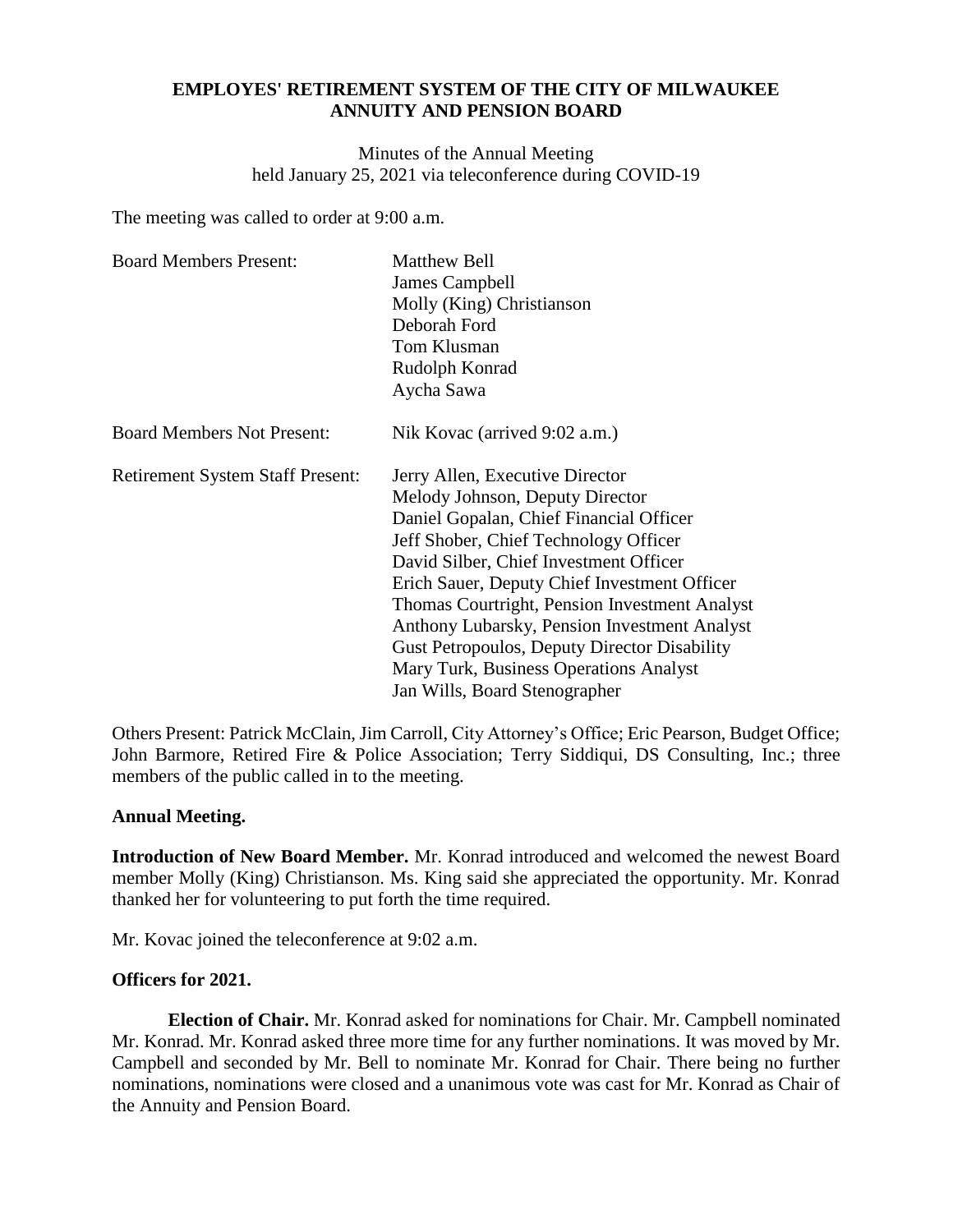**Election of Vice-Chair.** Mr. Konrad asked for nominations for Vice-Chair. Mr. Konrad nominated Mr. Campbell for Vice-Chair. It was moved by Mr. Konrad and seconded by Ms. (King) Christianson to nominate Mr. Campbell for Vice-Chair. Mr. Konrad asked three more time for any further nominations. There being no further nominations, nominations were closed and a unanimous vote was cast for Mr. Campbell as Vice-Chair of the Annuity and Pension Board.

Mr. Konrad said he would name the Committee Chairs at the next meeting and if anyone was interested in chairing a committee to contact him.

## **Approval of Minutes.**

**Regular Meeting Held November 23, 2020.** It was moved by Ms. Sawa and seconded by Mr. Campbell to approve the Regular Meeting Held November 23, 2020.

**Regular Meeting Held December 17, 2020.** It was moved by Mr. Bell and seconded by Mr. Campbell to approve the Regular Meeting Held December 17, 2020.

**Chief Investment Officer Report.** As a matter of information, Board members received the December 31, 2020 Performance Update. Mr. Sauer noted as of December 31, 2020, the Fund had a value of \$5.53 billion. He said the December Fund return of 4.4%, net of fees, outperformed the blended benchmark by 111 basis points. He said the December relative performance drivers were manager selection with Private Equity adding 38 basis points, UBS adding 16 basis points, Newton adding nine basis points, and Loomis Sayles adding 7 basis points. Mr. Sauer noted Style Bias added 13 basis points, primarily from the Fund's Small Cap Bias, as the Small Caps outperformed in the U.S. and Internationally. He said for 2020, the Private Equity and Real Assets asset classes outperformed their benchmarks, net of fees. He said nine out of the 16 active managers that the Fund had for the entire year outperformed net of fees, in 2020. He said for 2020, the Fund generated investment gains of \$326.4 million, paid benefits and expenses of \$444.3 million and received contributions of \$124.4 million. He said as of January 21, 2021, the Fund return is up approximately 1.9% month-to-date, bringing the Fund's approximate value to \$5.71 billion dollars. Mr. Sauer commented that 8 out of 14 active managers are outperforming year-to-date. He said AQR and UBS have not provided data yet as they report at month-end. He said, in 2021, the Fund has generated investment gains of \$107.7 million, received contributions of 73.9 million, no benefits or expenses have been paid yet, and the City made an \$8 million dollar contribution to the Reserve Fund. Mr. Sauer said the ERS would be withdrawing \$10 million from CastleArk and \$8 million from AQR this month.

Mr. Silber mentioned the next Investment Committee Meeting is February 11. He noted it will be a full agenda and to reach out to him with any investment questions.

**Investment Committee Report.** Mr. Konrad reported at its January 14 meeting that Dan Fuss of Loomis Sayles provided the Committee with his insights on the global investment environment, geopolitics, and climate change. He noted that Mr. Fuss also mentioned that March 1 is his 45<sup>th</sup> year anniversary at Loomis Sayles and he will move into a Senior Advisor role at that time. Mr. Konrad said Mr. Fuss mixed in both optimistic views as well as notes of caution throughout his presentation. He commented that Mr. Fuss introduced Mr. Brian Kennedy, who is one of the three other experienced and long-tenured Portfolio Managers who works on the bond strategy the Fund invests in. Mr. Konrad said Mr. Fuss also emphasized how special it has been to manage money for the City of Milwaukee ERS over the years. Mr. Konrad concluded that there were no approval items at this meeting.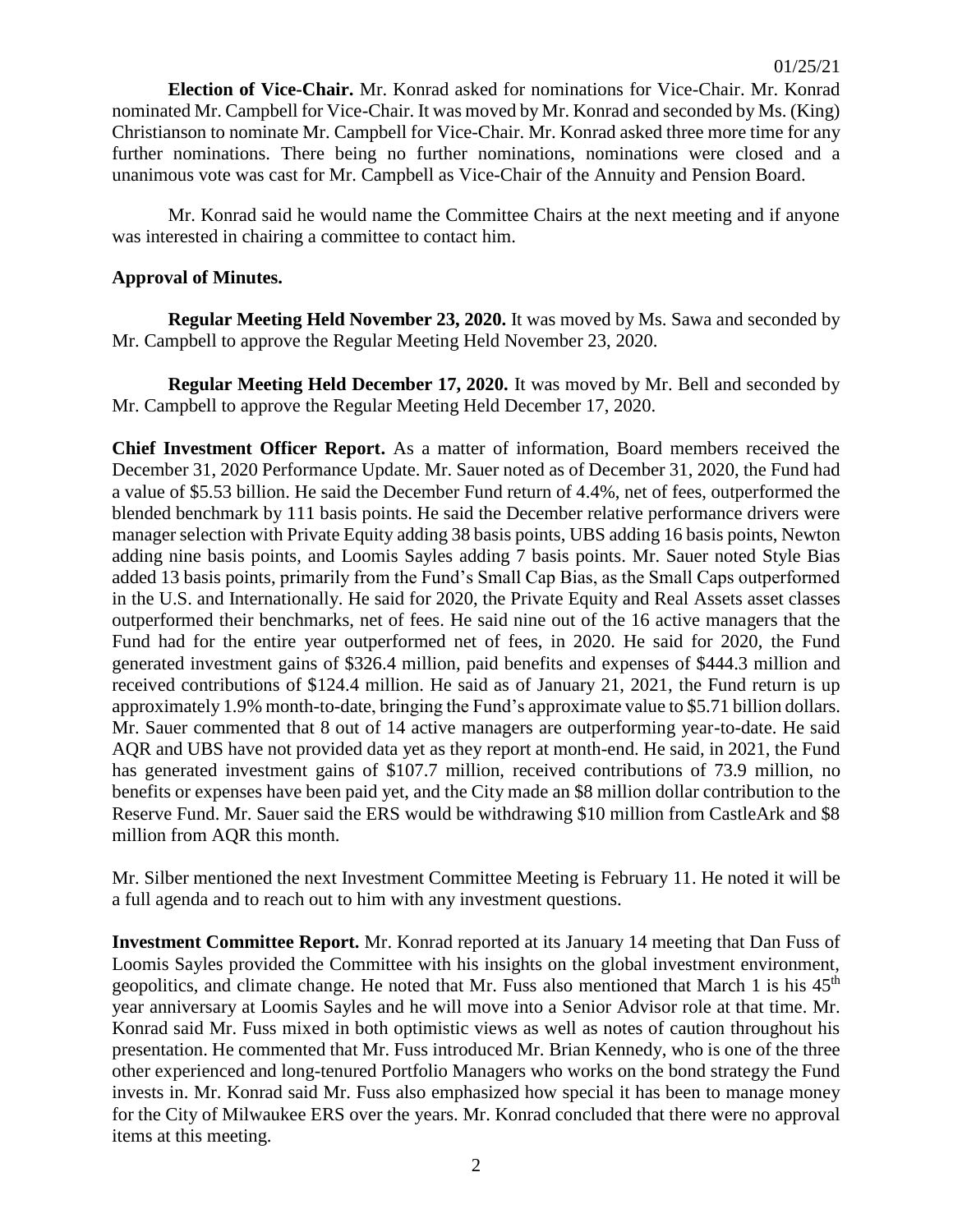**Administration & Operations Committee Report.** Mr. Bell reported at its December 17, 2020 8:30 a.m. meeting prior to the Board meeting, he and Ms. Sawa had a discussion in closed session regarding the approval of the CLA Contract. The Board did not go into closed session as noticed. Mr. Bell said at the A&O meeting, the committee decided to go forward with the approval of the CLA contract. Mr. Klusman pointed out the contract referenced two addresses for CLA, a Milwaukee address and a correct Wauwatosa address in the CLA. Mr. Carroll noted the addresses were not discussed but they should be corrected. Mr. Carroll said they could approve the contract if it wishes, subject to that important, but relatively minor, technical correction.

Please be advised that the Board may vote to convene in closed session on the following item (A.), as provided in Section 19.85(1)(e), Wisconsin State Statutes, to deliberate or negotiate the purchasing of public properties, the investing of public funds, or conducting other specified public business, whenever competitive or bargaining reasons require a closed session. The Board may then vote to reconvene in open session following the closed session.

**Approval of CLA Contract.** Mr. Konrad stated the motion is to approve the CLA Contract subject to correction of the location of the office in terms of the municipality it is located in and the correct location would be Wauwatosa.

It was moved by Mr. Bell to approve the motion with "that minor technical change," seconded by Mr. Klusman, and unanimously carried, to approve the CLA Contract subject to the technical correction noted above.

### **New Business.**

**Authorization to Sign Vouchers.** Staff noted due to the Covid emergency, the "Authorization to Sign Vouchers" documents would be circulated for the signatures for the custodian. It was moved by Mr. Kovac, seconded by Ms. Ford, and unanimously carried, to approve the Authorization to Sign Vouchers.

**Retirements, Death Claims, and Refunds (December).** Mr. Allen presented the following activity for the month of December 2020.

| <b>Active Death Benefits reported</b>          | \$0.00       |
|------------------------------------------------|--------------|
| Deferred Death                                 | \$0.00       |
| Duty Death Benefits reported                   | \$0.00       |
| <b>Ordinary Death Benefits reported</b>        | \$57,758.70  |
| Retired Death Benefits reported                | \$90,421.21  |
| Survivor Death – Termination Benefits reported | \$10,389.47  |
| Refund of Member Contributions paid            | \$118,947.75 |

It was moved by Mr. Campbell, seconded by Ms. Sawa, and unanimously carried, to approve the Retirements, Death Claims, and Refunds (December).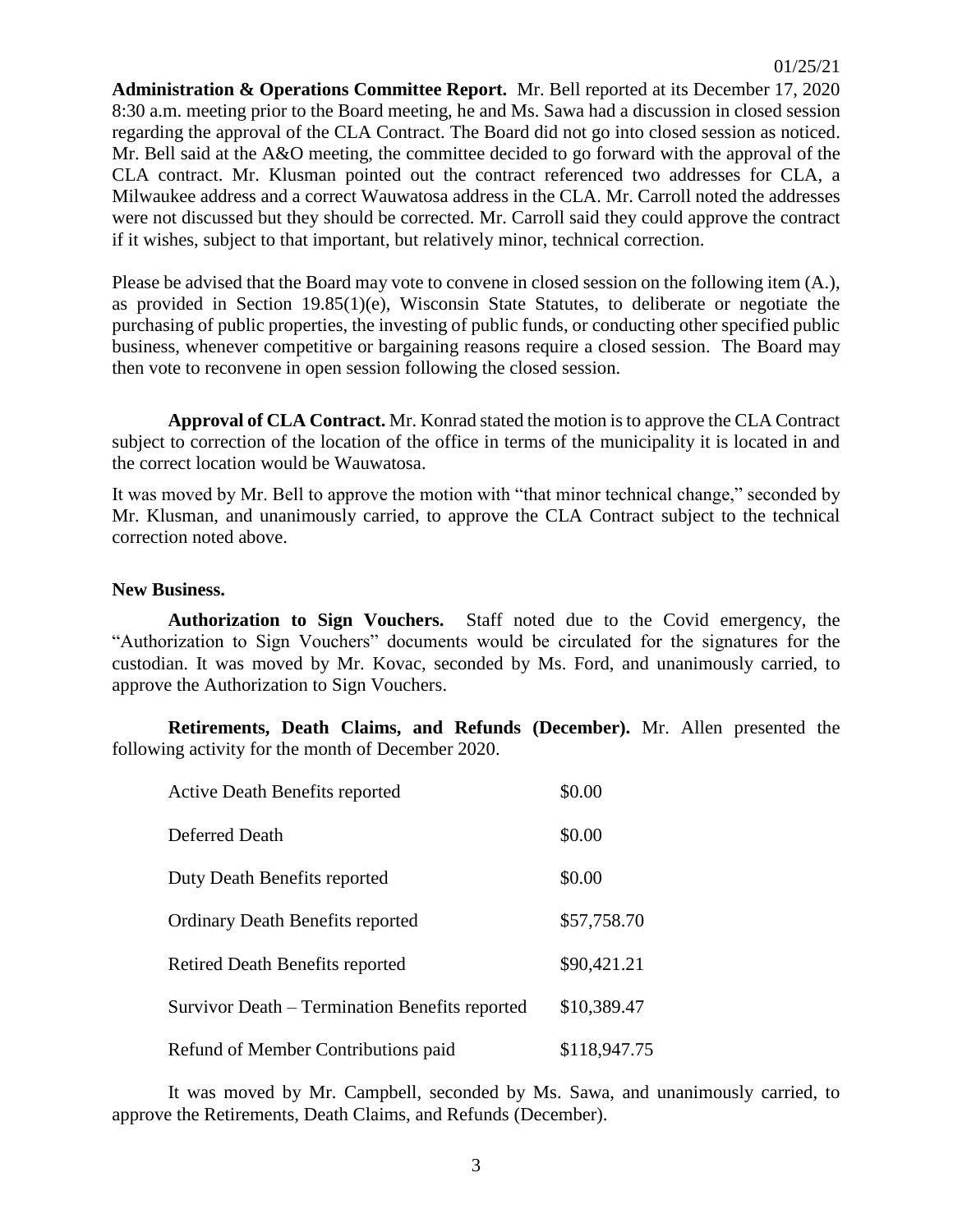01/25/21

**Conference Requests – January 2021 Board Meeting.** Staff presented the Conference Requests this month.

| David Silber           | Ben Inker, CFA: Value: If Not Now, When? |
|------------------------|------------------------------------------|
| Sponsor:               | <b>CFA</b> Society Chicago               |
| Location:              | Online                                   |
| Date:                  | January 26, 2021                         |
| <b>Estimated Cost:</b> | \$20.00                                  |

It was moved by Ms. King, seconded by Ms. Sawa, and unanimously carried, to approve the Conference Requests – January 2021 Board Meeting.

Mr. Silber announced a presentation on February 10 by the CFA Society Milwaukee -- "Fireside Chat with Dan Fuss." He said to let him or Mr. Allen know if Board members would like to attend.

**Approval of 2020 Securities Lending Budget.** Staff noted this is a routine housekeeping item where the prior year Securities Lending revenue gets swept into the Combined Fund as required by the terms of the Global Pension Settlement. Staff noted the amount this year is \$798,000. Discussion ensued. It was moved by Mr. Bell, seconded by Ms. Sawa, and unanimously carried, to approve the Approval of 2020 Securities Lending Budget.

**Annual Obligation of Trustees and ERS Officers to Submit Annual Statement of Economic Interests**. Mr. Konrad noted this is a reminder to the Trustees and ERS Officers that their Annual Statement of Economic Interests is due on February 28. Staff noted there is a \$50.00 per day fine for not completing it by February 28.

**Approval of Resolution for Annuity & Pension Board Chair and Board Member Sergeant Carmelo Patti.** Mr. Allen read Mr. Patti's resolution:

#### A RESOLUTION

WHEREAS, Sgt. Carmelo J. Patti, Trustee of the Annuity and Pension Board, conscientiously served in the above capacity from February 2019 through December 2020 and represented this System during his tenure of office; and

WHEREAS, Sgt. Patti's knowledge of pension benefits, and his prior service on the Annuity and Pension Board, enabled him to make a valuable contribution to the Annuity and Pension Board and the well-being of the Employes' Retirement System of the City of Milwaukee and its thousands of participants; and

WHEREAS, Sgt. Patti, served diligently as the Chair of the Annuity and Pension Board from January 2020 through December 2020, and served as a member of the Administration and Operations Committee of the Annuity and Pension Board from February 2020 through December 2020, during which time he oversaw the continued successful operations of the ERS, especially during the COVID-19 pandemic; and

WHEREAS, Sgt. Patti served on the Investment Committee of the Annuity and Pension Board throughout his tenure, assisting in the prudent development and implementation of the Employes' Retirement System's highly successful Investment Policy which has generated several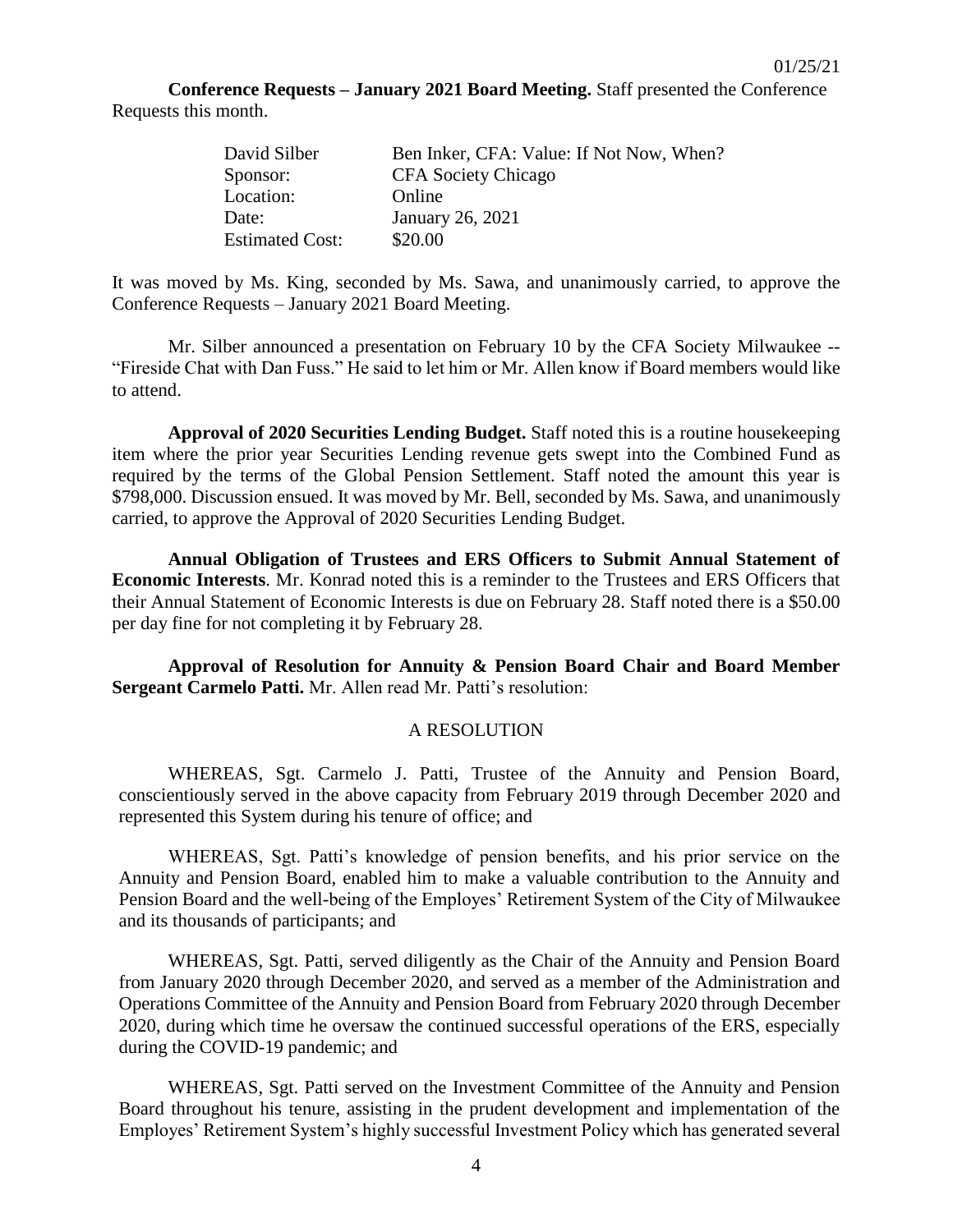billions of dollars of returns for the exclusive benefit of the System's Members and Beneficiaries; and

WHEREAS, Sgt. Patti's departure will be a great loss to the Annuity and Pension Board and the members of the Employes' Retirement System; therefore, be it

RESOLVED, By the Annuity and Pension Board that it hereby expresses its sincere appreciation for the valuable and conscientious service of Sgt. Patti; and be it

FURTHER RESOLVED, That this resolution be recorded in the permanent records of this Board and that a suitably engrossed copy be forwarded to Sgt. Patti.

> ADOPTED JANUARY 25, 2021 Annuity and Pension Board

|                        | <b>CHAIR</b> |                                 |
|------------------------|--------------|---------------------------------|
|                        |              |                                 |
|                        |              |                                 |
|                        |              |                                 |
|                        |              |                                 |
|                        |              |                                 |
|                        |              | <b>CHIEF INVESTMENT OFFICER</b> |
| <b>DEPUTY DIRECTOR</b> |              | <b>EXECUTIVE DIRECTOR</b>       |

It was moved by Ms. Ford, seconded by Ms. King, and unanimously carried, to approve the Approval of Resolution for Annuity & Pension Board Chair and Board Member Sergeant Carmelo Patti.

**Referral to Legislative Committee for Consideration of Annuity & Pension Board Position Regarding Resolution Adopted by the Common Council Requesting State Legislation Regarding ERS Required Employer Contributions.** As a matter of information, Board Members received the City of Milwaukee 2021-22 State Legislative Priorities document. Mr. Allen noted that at the December Board Meeting, Mr. Klusman stated that a resolution was adopted by the City of Milwaukee, Common Council regarding the City's annual legislative priorities package. Mr. Allen thanked Mr. Klusman for his attention to those details. Mr. Allen referred Board Members to the exhibit referencing the item Mr. Klusman noted. Mr. Klusman noted, the city is seeking to pay less than the actuarial required contribution. Mr. Kovac thought it should go through the Legislative Committee and said it was the "biggest question we will have in front of us in the next couple of years and probably ever in the existence of this Board." He said as fiduciaries, "we're all committed to all recipients of the system in doing everything we can to insure the payments continue to be made." He stated, "if there's an existential threat to the City, then there's an existential threat to the pension system." Mr. Kovac said "if we are actuarially obligated to cite a number and we don't know yet what that number will be in 2023, but if that number is high enough, it's an existential threat to ourselves and I think we need to be realistic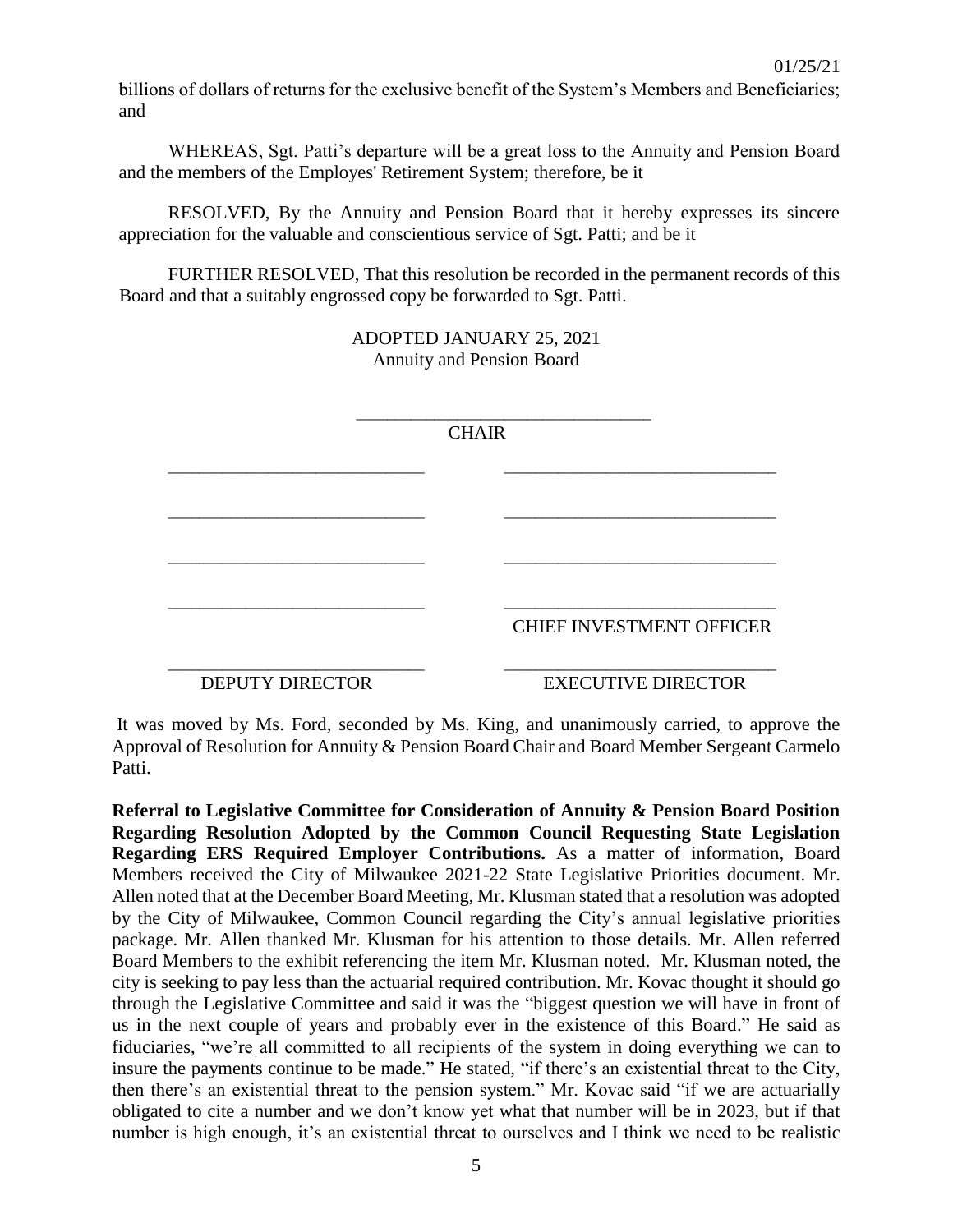that there are risks in both directions and I think most would agree with me on that and I just want to state that for the record." Mr. Konrad said the better way to phrase the legislative request is to ask for assistance in funding the pension fund. He said he understands the request is to refer the matter to the Legislative Committee so the Committee can keep track of this and keep us informed. Mr. Klusman said the Board cannot watch as the city lobbyists go to Madison and lobby to underfund our system. Mr. Kovac stated as fiduciaries they have to consider all types of risk and what would happen to the City if that number were really high. Mr. Klusman requested fiduciary training for the Board at the beginning of the year instead of October. Mr. McClain will provide the training in the next two months, and, Mr. Kovac, requested to include any commentary on risks to consider and whether the fiscal solvency of the Sponsor is part of the Board's fiduciary responsibility as well as the range of opinion on that topic. A request for a City Attorney opinion in connection with this matter has been made. Discussion ensued.

It was moved by Mr. Klusman, seconded by Mr. Bell, and unanimously carried, to approve the Referral to Legislative Committee for Consideration of Annuity & Pension Board Position Regarding Resolution Adopted by the Common Council Requesting State Legislation Regarding ERS Required Employer Contributions.

#### **Medical Reports.**

**All Duty & Ordinary Disability Applications & Re-examinations (December).** Staff presented certifications (December 2020) of the Fire and Police Medical Panel Physicians and the Medical Council relative to Duty & Ordinary Disability Retirement benefits as follows:

| <u>Fire – Applications – Duty Death</u>             | Recommendation        |
|-----------------------------------------------------|-----------------------|
| Darrin Jones                                        | Denial                |
| $Police - Re-examinations - Duty$                   | Recommendation        |
| Nicole Belmore                                      | Approval              |
| Jayne Cler                                          | Approval              |
| Angela July                                         | Approval              |
| Robert Kendziorski                                  | Approval              |
| $Fire - Re-examination - Duty$                      | <b>Recommendation</b> |
| Christopher Underwood                               | Approval              |
| <u> Police – Applications – Ordinary Disability</u> | Recommendation        |
| Jason Rodriguez                                     | Denial                |
| $GC - Applications - Duty Disability$               | Recommendation        |
| <b>Gordon Matthews</b>                              | Approval              |
| $GC - Applications - Duty Death$                    | <b>Recommendation</b> |
| Hugo Rojas                                          | Denial                |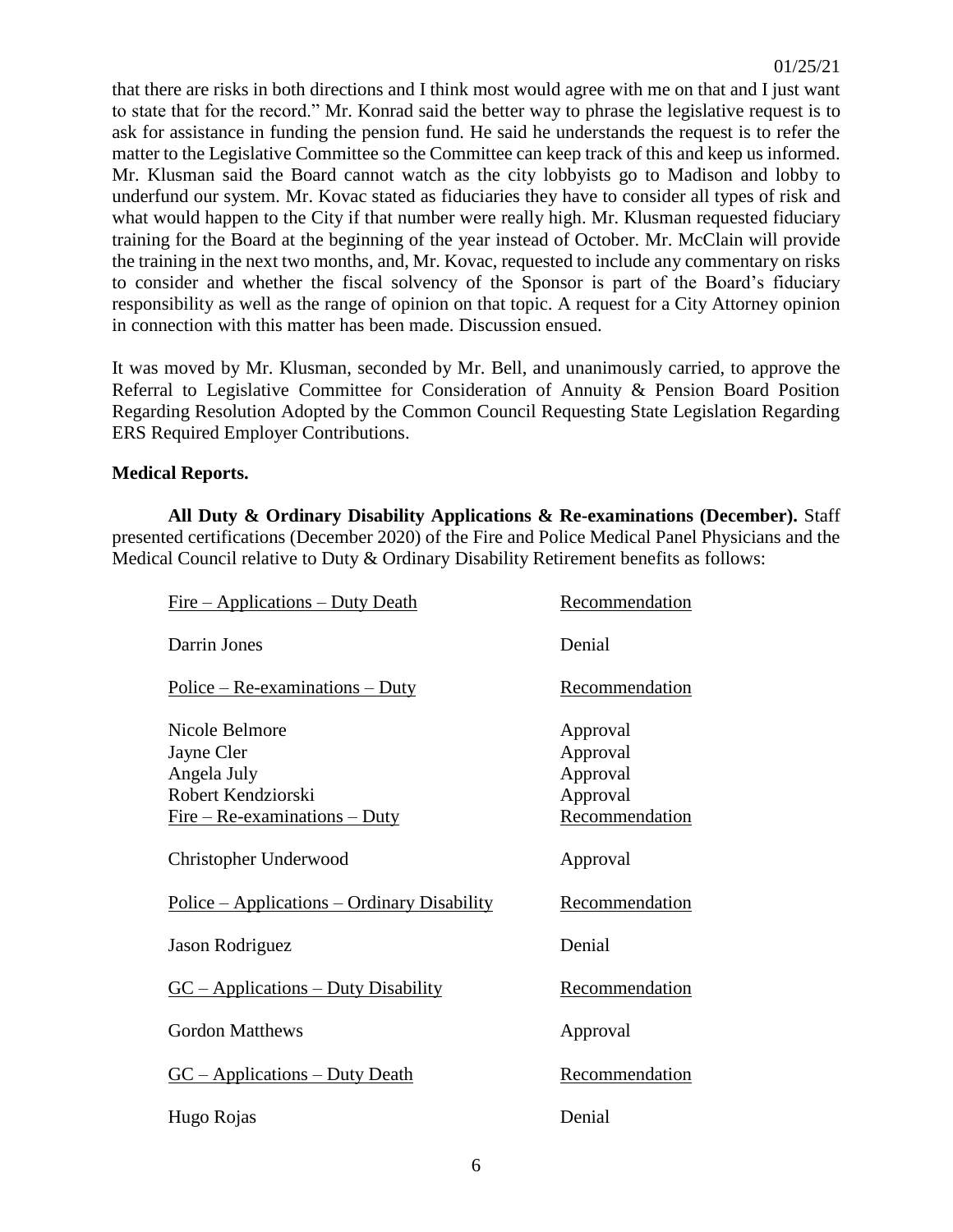$GC - Applications - Ordinary$  Recommendation

Christopher Neldner Denial

It was moved by Ms. Ford, seconded by Mr. Campbell, and unanimously carried, to approve the Duty & Ordinary Disability Applications & Re-examinations (December).

#### **Unfinished Business.**

**Legal Opinions and Service Requests Pending and Legal Opinions.** As a matter of information, Staff presented a list of pending requests for legal opinions and service requests made to the City Attorney. Mr. McClain stated the Firemen's and Policemen's Survivorship Fund Dissolution Bonus Legal Opinion is complete and signed but due to its signing and release date, the opinion would be presented at the next meeting. He also said there is a pending opinion concerning the Board's fiduciary obligations in relation to Plan Sponsor funding,

**Legislation Requests Pending and Proposed Legislation.** Mr. Allen stated the Common Council Action authorizing the expenditures from the 2021 budget is a routine budget item to put the budget into effect for 2021. He said the Common Council adopted it on December 15, 2020. Mr. Allen discussed the Communication from the City Comptroller relating to the Audit of the ERS Data Center Controls. He said the Administration & Operations Committee discussed the audit and the ERS received a clean report, except for an out-of-date fire extinguisher. He also discussed the Communication from the Employes' Retirement System and the Department of Administration – Budget and Management Division relating to the status of the City of Milwaukee's pension plan. He commented that the Finance and Personnel Committee met with the Budget Director to request that the administration put together a plan to address the looming pension contribution increase in 2023. Mr. Allen said he requested the ERS presentation of the closed session meeting to be in open session for the sake of transparency. As a matter of information, Board members received a copy of the ERS' January 13, 2021 presentation to the Finance & Personnel Committee. He noted the Fund went from a -22% loss in the early spring to an over 6% gain for 2020 and congratulated the Board for sticking with the discipline of its Investment Policy. Mr. Allen stated that Mr. Langer the actuary was present and gave the actuarial funding projections from their latest valuation. He commented that Mr. Langer gave an example of how limiting employer contributions to the Fund would not result in ever paying down the unfunded liability over the long term and would not be in keeping with actuarial standards of practice as required by the city charter. As a matter of information, Board members received a copy of Ald. Murphy's September 18, 2020 letter to the Budget Director Mr. Yaccarino requesting the Administration's plan regarding the pension funding. Discussion ensued.

**Executive Director's Report – Inventory of ERS Projects.** As a matter of information, Mr. Allen presented a report on the ERS projects and updated the Board on ERS activities, a copy of which is on file with the ERS.

#### **Informational.**

The following is a list of informational items:

- 1) Report on Claims and Litigation.
- 2) Conferences.
- 3) Class Action Income 2020 YTD.